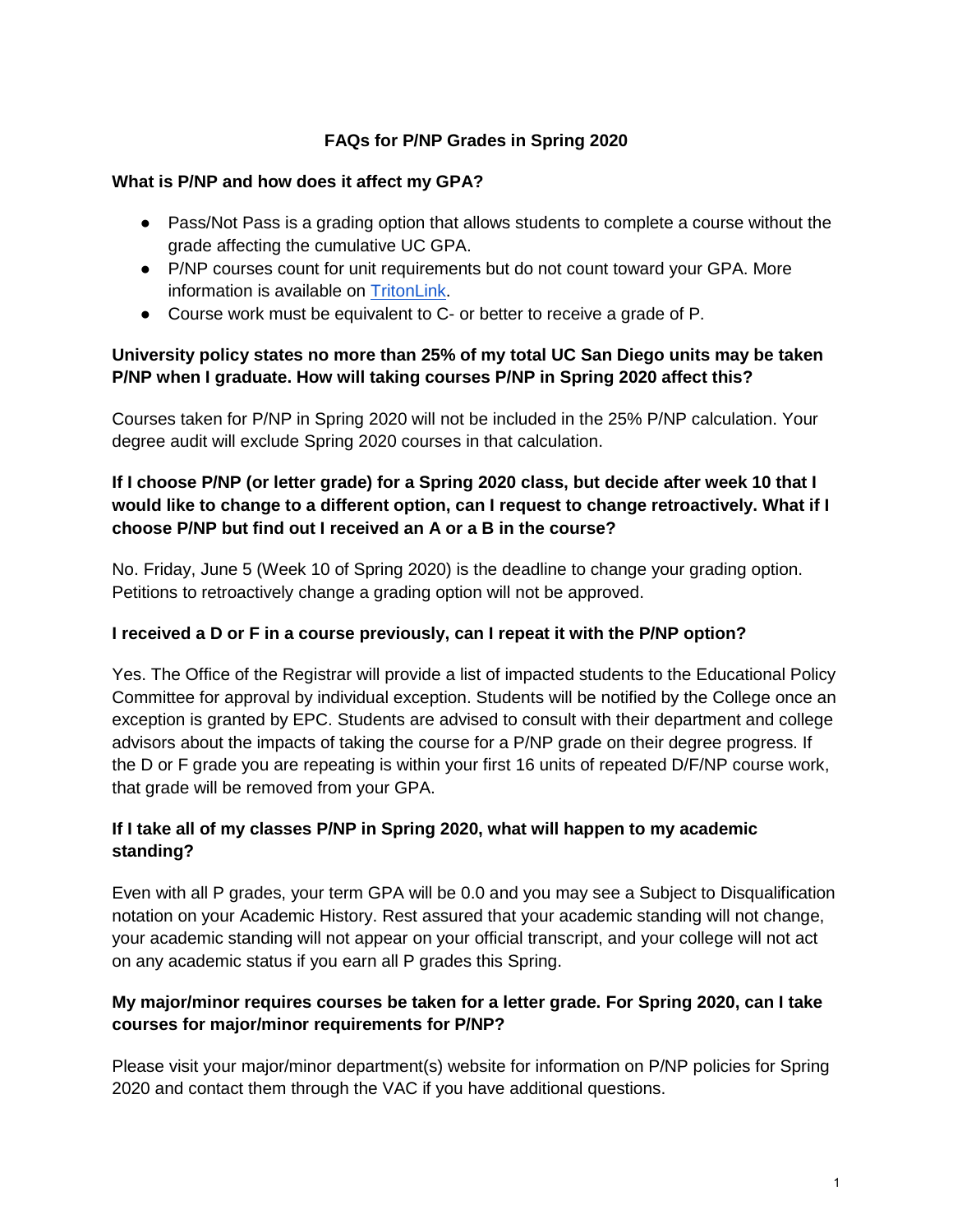# **Are colleges making exceptions and allowing P/NP in GE requirements normally required for a letter grade?**

- Revelle: All GEs in Revelle, including HUM, may be taken P/NP only during Spring 2020.
- Muir: MCWP 40, 50, or 125 may be taken P/NP in Spring Quarter 2020 only.
- TMC: DOC 3 and DOC 100D may be taken P/NP Spring 2020.
- Warren: Warren Writing 10A and 10B and Phil 27 and 28 may be taken P/NP in Spring 2020 only.
- ERC: MMW 13 and 15 may be taken P/NP in Spring 2020 only. More than one Regional Specialization may be taken P/NP if a course is taken in Spring 2020 only (submit petition after the quarter is over).
- Sixth: CAT 3 may be taken P/NP Spring 2020.

### **I'm an international student on a visa. Are there any restrictions on taking courses P/NP?**

F-1 or J-1 International students can take courses P/NP. Units for courses taken P/NP will be counted towards their full course of study requirements to maintain their visa status. International students are required to maintain a full course of study (12 units) or must be authorized for a [reduced course load](https://ispo.ucsd.edu/advising/visa/current-returning-students/visa-status/maintaining-status/reduced-course-load/index.html) by ISPO.

## **I am a recipient of Veterans Benefits. Are there restrictions or effects of me taking courses P/NP in Spring 2020?**

Your housing allowance/stipend may be reduced if you receive NP grades. The VA will not pay for units that receive a NP grade (non-punitive), as the units do not count toward your degree progress and are not factored into your GPA. Units that are graded NP must be deducted from your certified unit load. If this drops you below 12 units your housing allowance/stipend will be reduced accordingly and the VA will bill you for the balance. Please contact Lisa Linares – llinares@ucsd.edu for further details

# **I receive Financial Aid. Are there restrictions or effects of me taking courses P/NP in Spring 2020?**

Potentially. All students are required to meet Satisfactory Academic Progress (SAP) requirements, which includes a minimum cumulative Grade Point Average (GPA). As a P/NP grading option does not affect a student's GPA, a student's academic performance for the rest of the year will determine if they meet the overall SAP GPA requirement for the year. To review SAP requirements please visit [http://faoforms.ucsd.edu/forms/SAPstandardsUndergrad.pdf.](http://faoforms.ucsd.edu/forms/SAPstandardsUndergrad.pdf)

In addition, some individual financial aid awards (for example outside scholarships or Veteran benefits) may also require students to meet certain GPA requirements to remain eligible. For more information, please contact the awarding agency.

# **I'm an NCAA Scholar-Athlete. Are there restrictions or effects of me taking courses P/NP in spring 2020?**